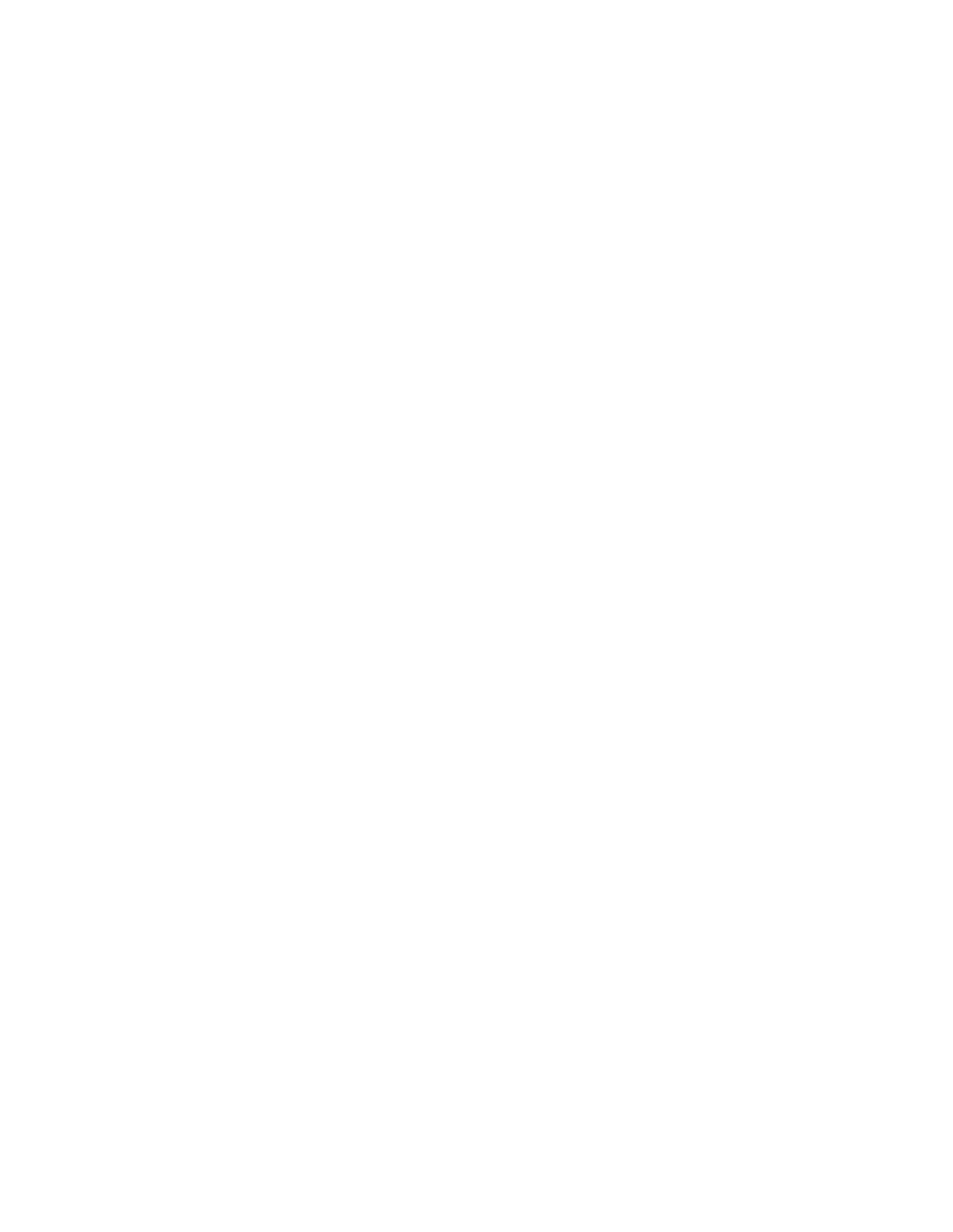# **Contents**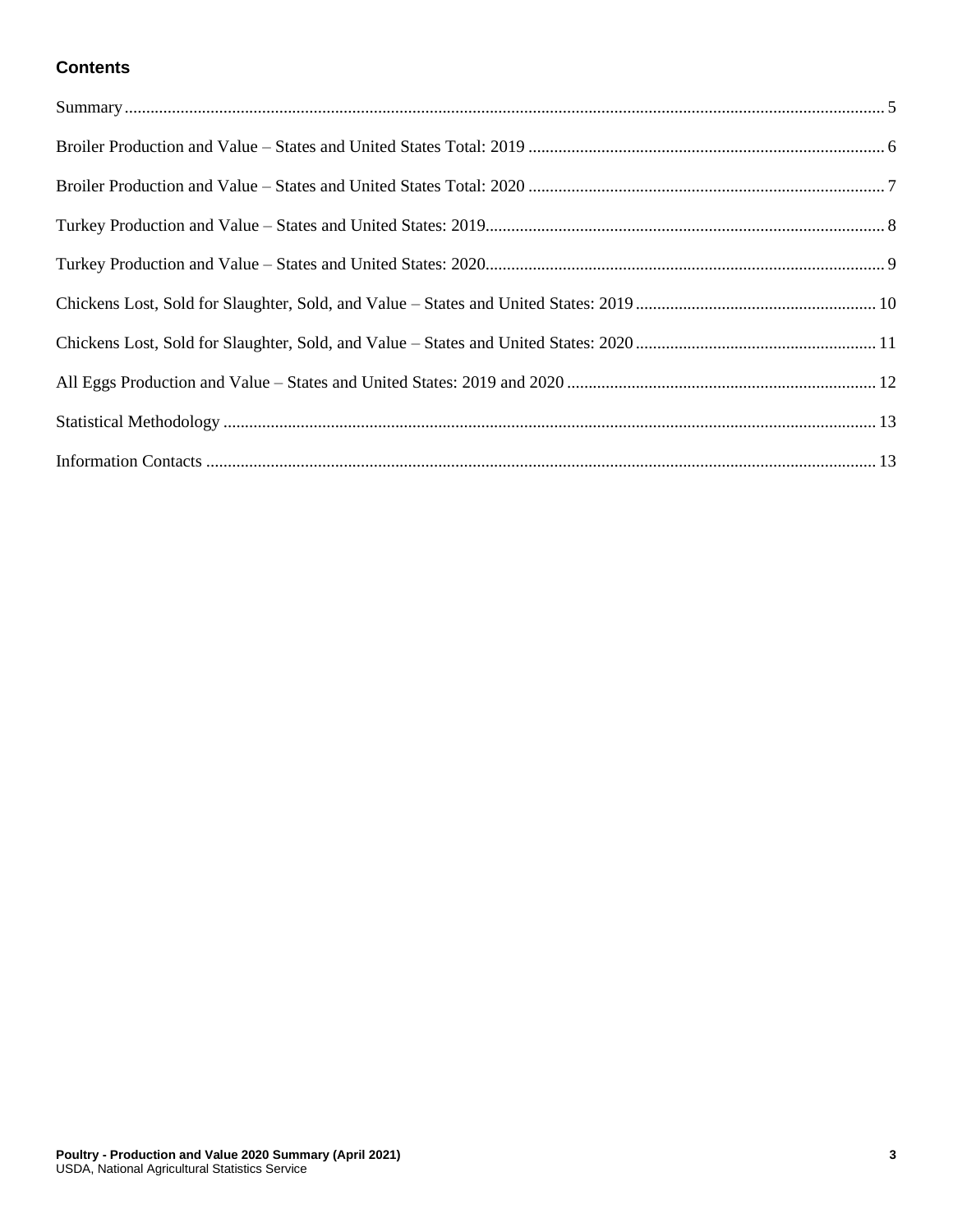**This page intentionally left blank**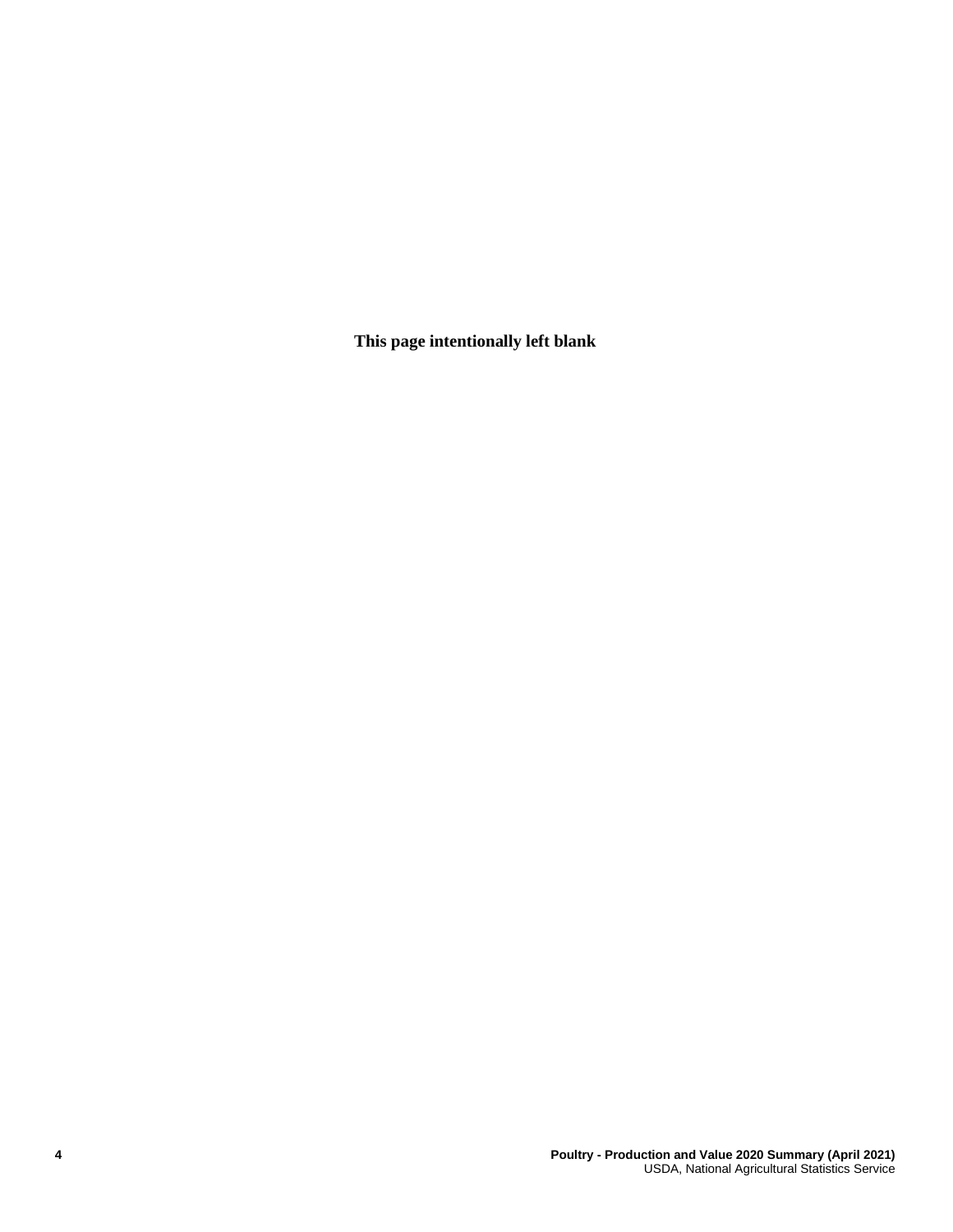## **Summary**

#### **Value of Production and Sales Down 11 Percent**

The combined value of production from broilers, eggs, turkeys, and the value of sales from chickens in 2020 was \$35.5 billion, down 11 percent from \$40.0 billion in 2019. Of the combined total, 61 percent was from broilers, 24 percent from eggs, 15 percent from turkeys, and less than 1 percent from chickens.

The value of broilers produced during 2020 was \$21.7 billion, down 23 percent from 2019. The total number of broilers produced in 2020 was 9.22 billion, up slightly from 2019. The total amount of live weight broilers produced in 2020 was 59.4 billion pounds, up 2 percent from 2019.

The value of turkeys produced during 2020 was \$5.19 billion, up 20 percent from the \$4.32 billion the previous year. The total number of turkeys raised in 2020 was 224 million, down 2 percent from 2019. Turkey production in 2020 totaled 7.32 billion pounds, down 2 percent from the 7.47 billion pounds produced in 2019.

The value of sales from chickens (excluding broilers) in 2020 was \$18.8 million, down 50 percent from \$37.6 million a year ago. The number of chickens sold in 2020 totaled 185 million, down 1 from the total sold during the previous year.

Value of all egg production in 2020 was \$8.66 billion, up 18 percent from \$7.33 billion in 2019. Egg production totaled 112 billion eggs, down 1 percent from 113 billion eggs produced in 2019.

## **Poultry Value of Production – United States: 2019 and 2020**

| Year         | <b>Broilers</b>          | Turkevs                | Chickens <sup>2</sup> | Eggs                   | Total                    |
|--------------|--------------------------|------------------------|-----------------------|------------------------|--------------------------|
|              | $(1,000$ dollars)        | $(1,000$ dollars)      | $(1.000$ dollars)     | (1,000 dollars)        | $(1,000$ dollars)        |
| 2019<br>2020 | 28,313,919<br>21,683,052 | 4,323,977<br>5,189,938 | 37,560<br>18,777      | 7.334.686<br>8,655,581 | 40,010,142<br>35,547,348 |

<sup>1</sup> Excludes States which produced less than 500,000 broilers.

<sup>2</sup> Value of sales.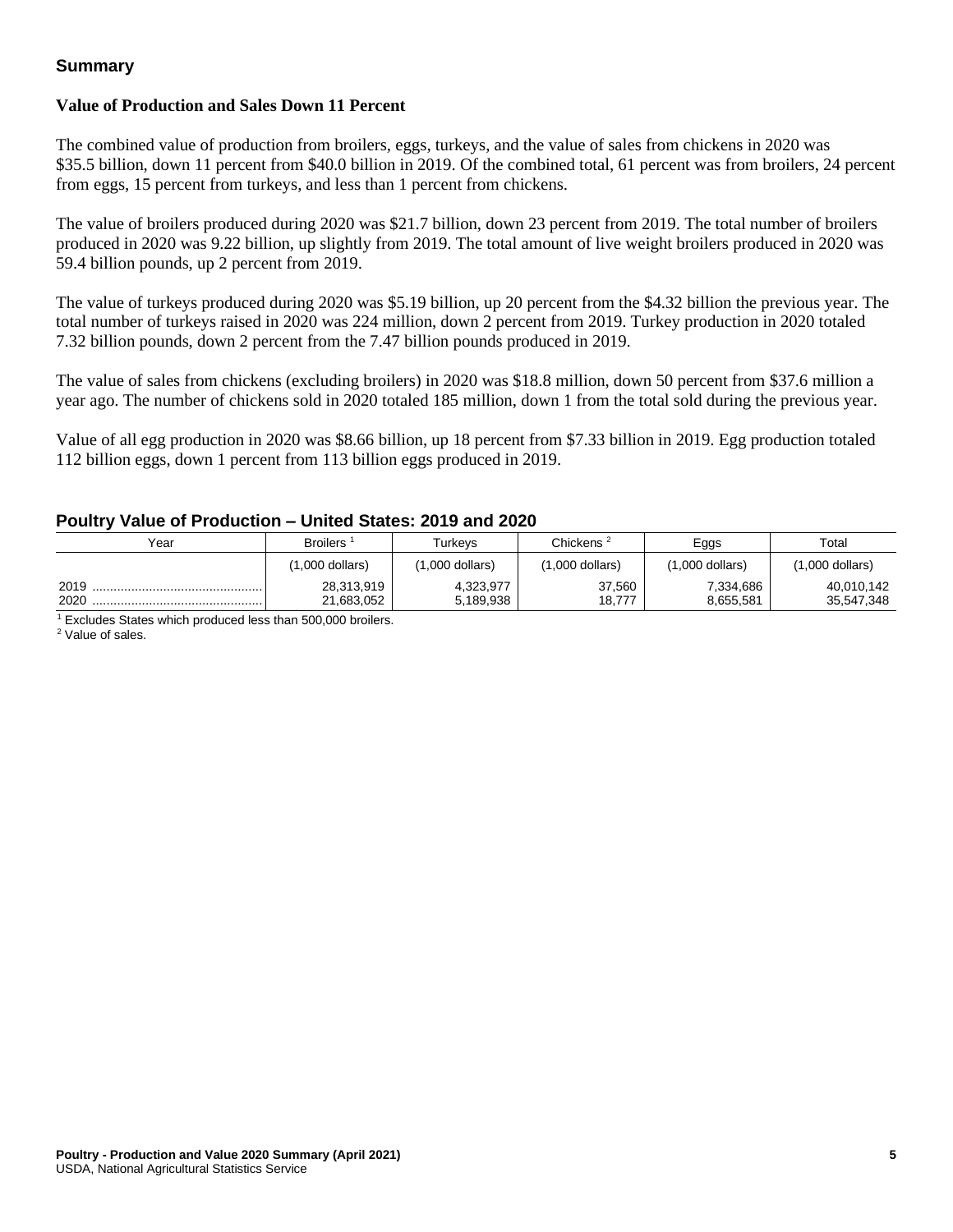#### **Broiler Production and Value – States and United States Total: 2019**

[Annual estimates cover the period December 1 previous year through November 30. Broiler production including other domestic meat-type strains. Excludes States producing less than 500,000 broilers]

| <b>State</b> | <b>Broilers</b>        | Production       | Value of<br>production |
|--------------|------------------------|------------------|------------------------|
|              | $(1,000 \text{ head})$ | $(1,000$ pounds) | $(1,000$ dollars)      |
|              | 1,134,600              | 6,240,300        | 3,032,786              |
|              | 1,108,800              | 7,429,000        | 3,610,494              |
|              | 268,800                | 1,935,400        | 940,604                |
|              | 61,700                 | 357,900          | 173,939                |
|              | 1,360,300              | 8,297,800        | 4,032,731              |
|              | 299,200                | 1,914,900        | 930,641                |
|              | 295,600                | 1,832,700        | 890,692                |
|              | 63,900                 | 389,800          | 189,443                |
|              | 769,000                | 4,844,700        | 2,354,524              |
|              | 290,900                | 1,454,500        | 706,887                |
|              | 916,100                | 7,420,400        | 3,606,314              |
|              | 109,700                | 570,400          | 277,214                |
|              | 211,300                | 1,500,200        | 729,097                |
|              | 201,200                | 1,126,700        | 547,576                |
|              | 245,000                | 1,837,500        | 893,025                |
|              | 177,700                | 941.800          | 457,715                |
|              | 675,000                | 4,455,000        | 2,165,130              |
|              | 281,300                | 1,744,100        | 847,633                |
|              | 75,500                 | 286,900          | 139,433                |
|              | 58,500                 | 228,200          | 110,905                |
|              | 573,100                | 3,450,900        | 1,677,136              |
|              | 9,177,200              | 58,259,100       | 28,313,919             |

<sup>1</sup> California, Illinois, Indiana, Iowa, Louisiana, Michigan, Nebraska, New Jersey, New York, Oregon, and Washington combined to avoid disclosing individual operations.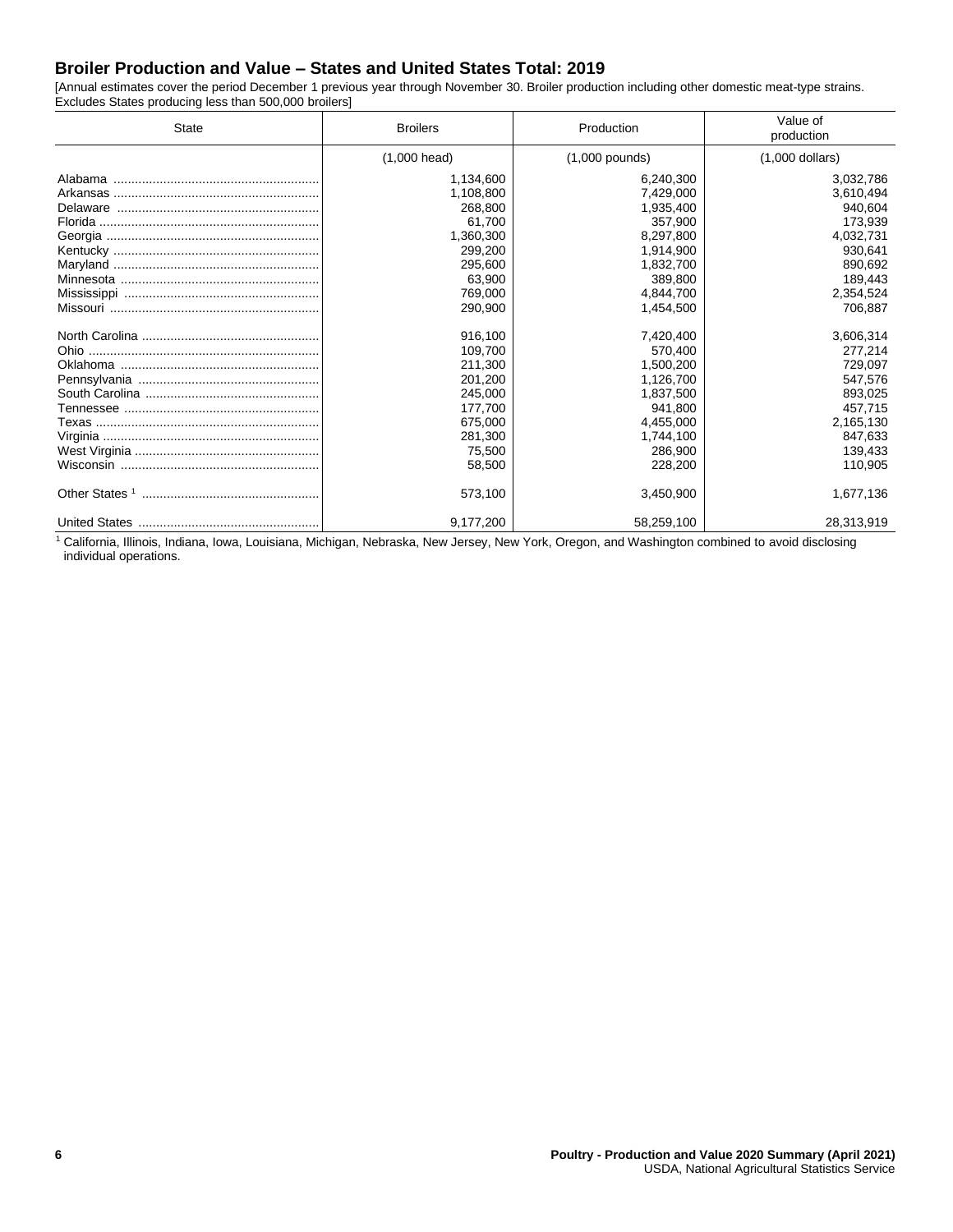#### **Broiler Production and Value – States and United States Total: 2020**

[Annual estimates cover the period December 1 previous year through November 30. Broiler production including other domestic meat-type strains. Excludes States producing less than 500,000 broilers]

| <b>State</b> | <b>Broilers</b>        | Production       | Value of<br>production |  |
|--------------|------------------------|------------------|------------------------|--|
|              | $(1,000 \text{ head})$ | $(1,000$ pounds) | $(1,000$ dollars)      |  |
|              | 1,200,900              | 6,605,000        | 2,410,825              |  |
|              | 1,049,700              | 7,347,900        | 2,681,984              |  |
|              | 250,500                | 1,928,900        | 704,049                |  |
|              | 65,200                 | 391,200          | 142,788                |  |
|              | 1,325,100              | 8,083,100        | 2,950,332              |  |
|              | 299,000                | 1,943,500        | 709,378                |  |
|              | 287,300                | 1,867,500        | 681,638                |  |
|              | 57,800                 | 358.400          | 130,816                |  |
|              | 732,200                | 4,612,900        | 1,683,709              |  |
|              | 292,100                | 1,489,700        | 543,741                |  |
|              | 961,300                | 7,882,700        | 2,877,186              |  |
|              | 108,200                | 551,800          | 201,407                |  |
|              | 204,700                | 1,494,300        | 545,420                |  |
|              | 221,100                | 1,260,300        | 460,010                |  |
|              | 243,500                | 1,875,000        | 684,375                |  |
|              | 187,400                | 1,030,700        | 376,206                |  |
|              | 702,500                | 4,636,500        | 1,692,323              |  |
|              | 276,200                | 1,712,400        | 625,026                |  |
|              | 70,200                 | 273,800          | 99,937                 |  |
|              | 55,000                 | 225,500          | 82,308                 |  |
|              | 632,200                | 3,834,500        | 1,399,594              |  |
|              | 9,222,100              | 59,405,600       | 21,683,052             |  |

<sup>1</sup> California, Illinois, Indiana, Iowa, Louisiana, Michigan, Nebraska, New York, Oregon, and Washington combined to avoid disclosing individual operations.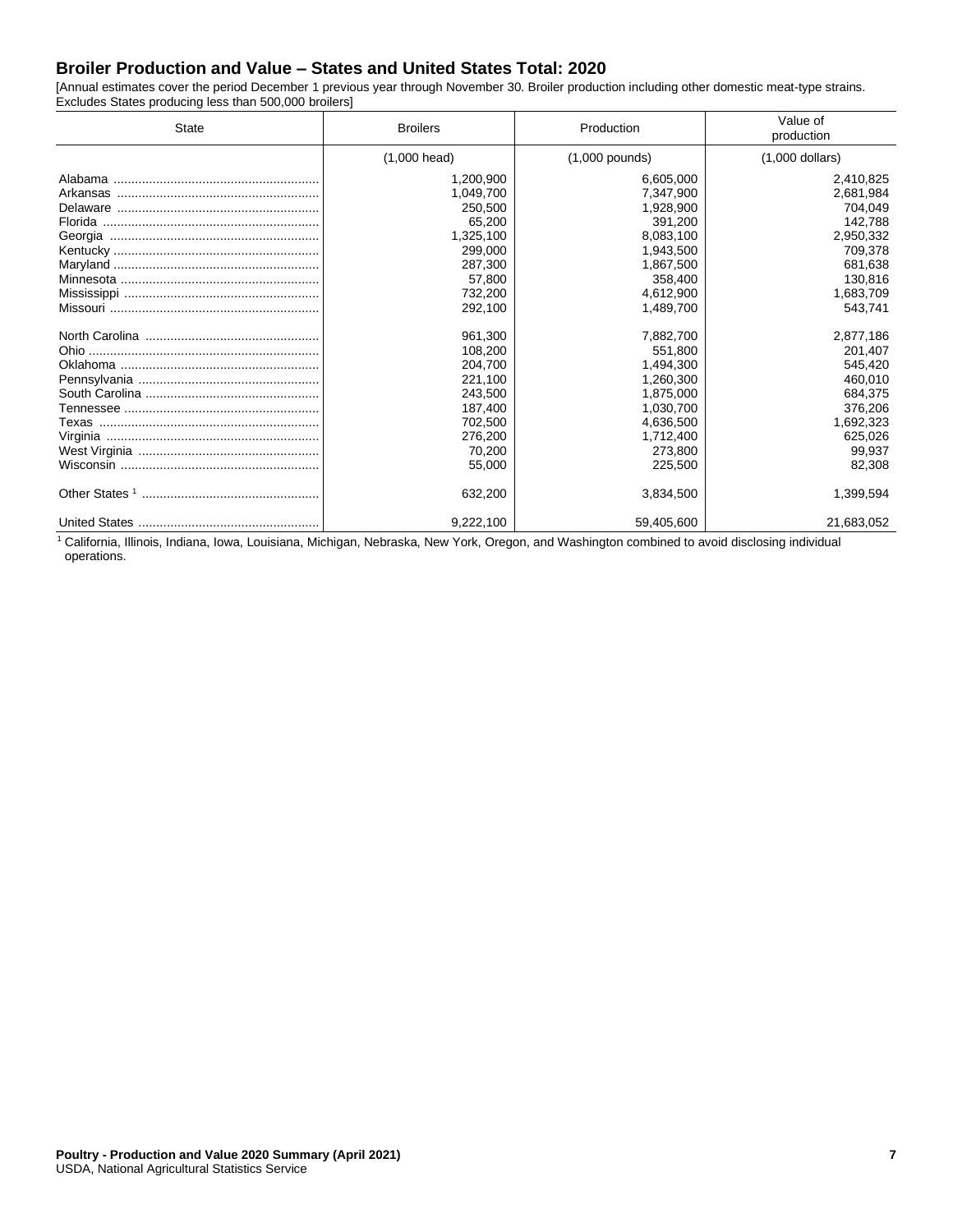# **Turkey Production and Value – States and United States: 2019**

[Based on turkeys placed September 1, 2018, through August 31, 2019]

| State                | Turkeys<br>Production<br>raised |                      | Value of<br>production |  |
|----------------------|---------------------------------|----------------------|------------------------|--|
|                      | $(1,000 \text{ head})$          | $(1,000$ pounds)     | $(1,000$ dollars)      |  |
|                      | 30,000<br>8,500                 | 576,000<br>254,150   | 333,504<br>147,153     |  |
|                      | 20,000                          | 804.000              | 465,516                |  |
|                      | 11,700<br>5,400                 | 498,420<br>237,060   | 288,585<br>137,258     |  |
|                      | 40,000                          | 1,104,000            | 639,216                |  |
|                      | 17,000<br>32,000                | 606.900<br>1,203,200 | 351,395<br>696,653     |  |
|                      | 6,500<br>6,200                  | 289,900<br>169.880   | 167,852<br>98.361      |  |
|                      | 4,500                           | 200,250              | 115,945                |  |
|                      | 16,000                          | 446.400              | 258,466                |  |
|                      | 3,400                           | 108,800              | 62,995                 |  |
|                      | 27,300                          | 969.041              | 561,078                |  |
| <b>United States</b> | 228,500                         | 7,468,001            | 4,323,977              |  |

<sup>1</sup> Includes State estimates not shown and States withheld to avoid disclosing data for individual operations.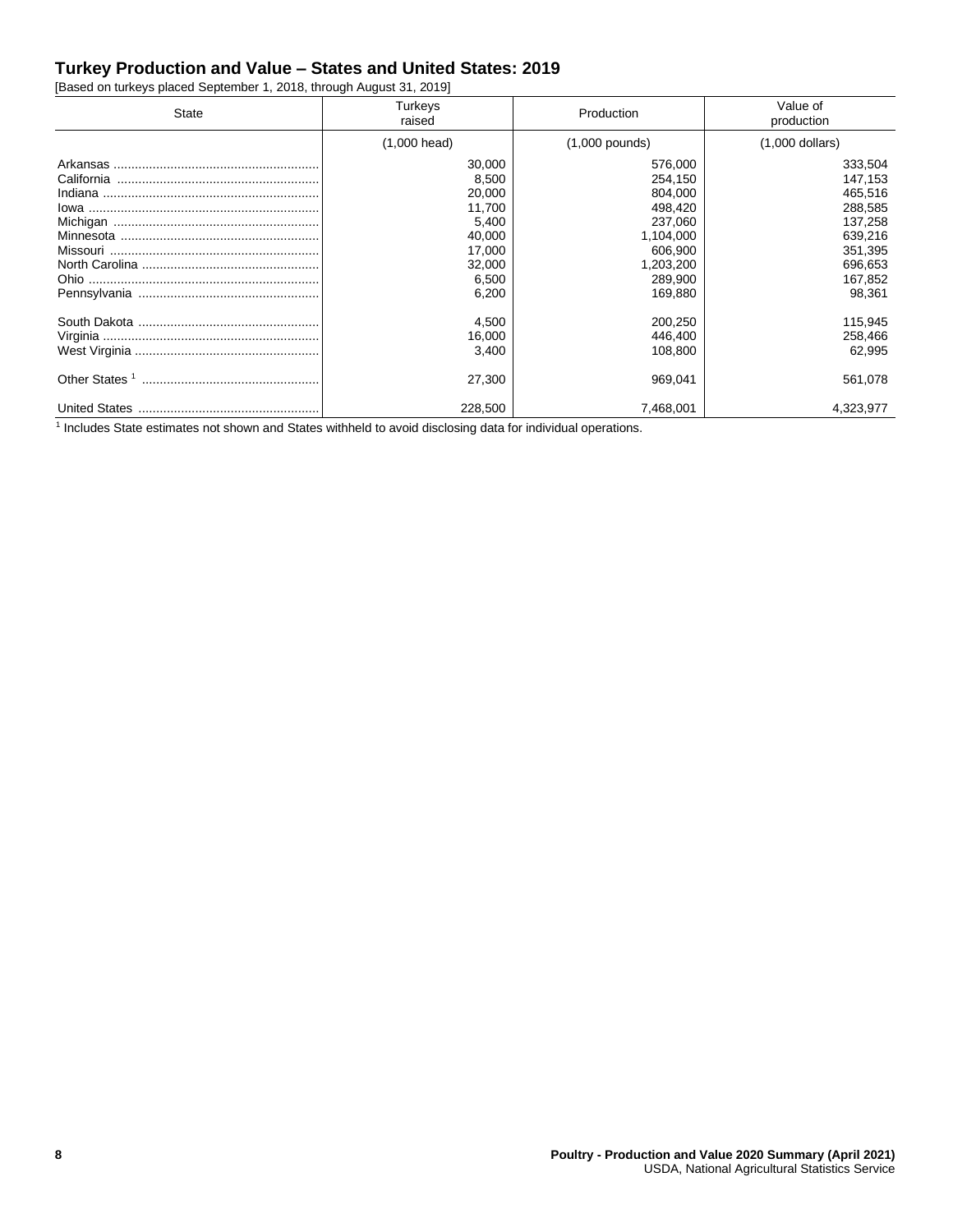# **Turkey Production and Value – States and United States: 2020**

[Based on turkeys placed September 1, 2019, through August 31, 2020]

| State         | Turkeys<br>raised      | Production           | Value of<br>production |  |
|---------------|------------------------|----------------------|------------------------|--|
|               | $(1,000 \text{ head})$ | $(1,000$ pounds)     | $(1,000$ dollars)      |  |
|               | 31,000                 | 595,200              | 421,997                |  |
|               | 8,000<br>20,000        | 232,000<br>814.000   | 164,488<br>577,126     |  |
|               | 11,700                 | 505,440              | 358,357                |  |
|               | 5,200<br>40,000        | 232,440<br>1,092,000 | 164,800<br>774,228     |  |
|               | 17,000<br>30,000       | 581.400<br>1,134,000 | 412,213<br>804,006     |  |
|               | 6,000                  | 271,200              | 192,281                |  |
|               | 6.700                  | 190.950              | 135.384                |  |
|               | 4,500                  | 205,650              | 145,806                |  |
|               | 16,000<br>3,900        | 446,400<br>125.970   | 316,498<br>89.313      |  |
|               |                        |                      |                        |  |
|               | 24,000                 | 893,425              | 633,441                |  |
| United States | 224,000                | 7,320,075            | 5,189,938              |  |

1 Includes State estimates not shown and States withheld to avoid disclosing data for individual operations.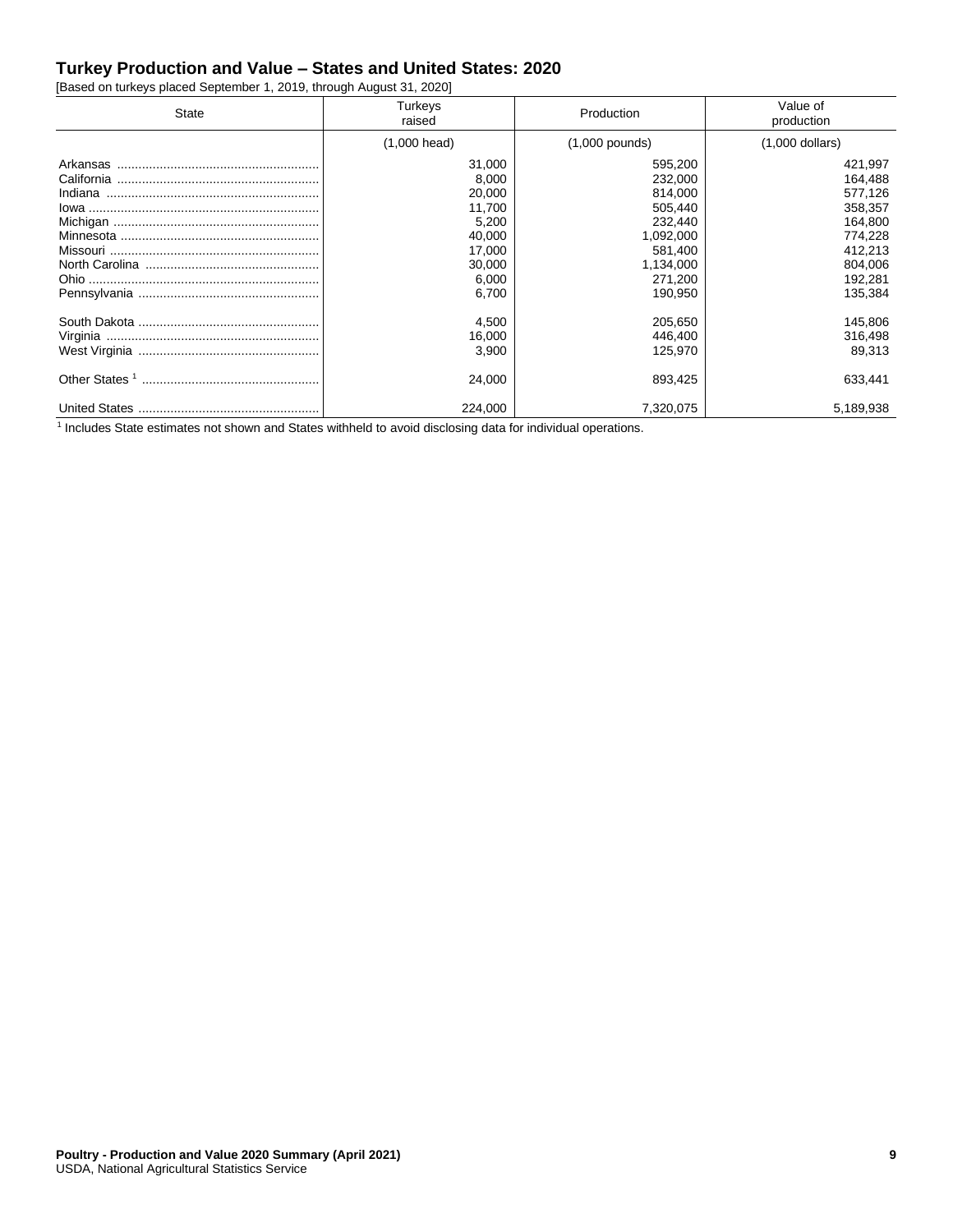## **Chickens Lost, Sold for Slaughter, Sold, and Value – States and United States: 2019**

[Annual estimates cover the period December 1 previous year through November 30. Excludes broilers. Totals may not add due to rounding]

| <b>State</b> | Chickens<br>lost <sup>1</sup> | Sold<br>for slaughter | Sold             | Value of<br>sales |
|--------------|-------------------------------|-----------------------|------------------|-------------------|
|              | $(1,000 \text{ head})$        | $(1,000$ head)        | $(1,000$ pounds) | $(1,000$ dollars) |
|              | 3,603.7                       | 11,412.1              | 92,209.8         | 5,348.2           |
|              | 4,096.9                       | 16,719.9              | 124,897.7        | 6,744.5           |
|              | 9,820.5                       | 1,808.2               | 8,046.5          | 193.1             |
|              | 1,829.3                       | 2.116.7               | 9,038.3          | 180.8             |
|              | 6,443.0                       | 16,604.4              | 119,717.7        | 6,345.0           |
|              | 2,168.1                       | 1,504.9               | 5,929.3          | 83.0              |
|              | 13,173.7                      | 10,852.1              | 38,742.0         | 155.0             |
|              | 32,825.0                      | 10,882.0              | 38,087.0         | 76.2              |
|              | 1,283.7                       | 4,869.2               | 28,290.1         | 1,159.9           |
|              | 364.0                         | 1,758.5               | 11,676.4         | 572.1             |
|              | 253.3                         | 1,339.5               | 5,009.7          | 40.1              |
|              | 120.3                         | 0.9                   | 3.1              | (Z)               |
|              | 6,269.6                       | 4,846.9               | 16,770.3         | 16.8              |
|              | 5,785.6                       | 3,948.9               | 15,677.1         | 203.8             |
|              | 1,441.0                       | 5,124.2               | 37,150.5         | 1,969.0           |
|              | 3,562.2                       | 8,908.3               | 41,958.1         | 1,132.9           |
|              | 702.7                         | 6.1                   | 21.1             | (Z)               |
|              | 1,815.2                       | 4,294.0               | 15,329.6         | 61.3              |
|              | 506.5                         | 3,716.0               | 12,931.7         | 25.9              |
|              | 3,866.4                       | 13,224.2              | 97,065.6         | 5,241.5           |
|              | 15,431.7                      | 12,320.8              | 45,833.4         | 366.7             |
|              | 833.0                         | 2,471.4               | 19,252.2         | 1,078.1           |
|              | 1,595.2                       | 14.6                  | 50.5             | (Z)               |
|              | 3,061.9                       | 13,191.6              | 49,468.5         | 395.7             |
|              | 2,204.5                       | 2,171.6               | 15,070.9         | 768.6             |
|              | 1,397.2                       | 327.9                 | 1,111.6          | 1.1               |
|              | 421.8                         | 1,783.7               | 13,805.8         | 773.1             |
|              | 3,516.4                       | 15,557.6              | 77,165.7         | 2,392.1           |
|              | 1,230.2                       | 1,764.0               | 6,068.2          | 6.1               |
|              | 24.4                          | 95.4                  | 469.4            | 14.6              |
|              | 1,486.8                       | 2,296.4               | 18,141.6         | 1,034.1           |
|              | 4,972.4                       | 34.4                  | 119.0            | (Z)               |
|              | 306.1                         | 1,680.0               | 13,356.0         | 761.3             |
|              | 3,601.4                       | 2,150.9               | 9,528.5          | 219.2             |
|              | 10,902.2                      | 7,037.6               | 26,138.8         | 199.9             |
|              | 150,915.9                     | 186,834.9             | 1,014,131.7      | 37,559.9          |

(Z) Less than half of the unit shown.

1 Includes rendered, died, destroyed, composted, or disappeared for any reason except sold during the 12-month period.

<sup>2</sup> Includes State estimates not shown and States withheld to avoid disclosing data for individual operations.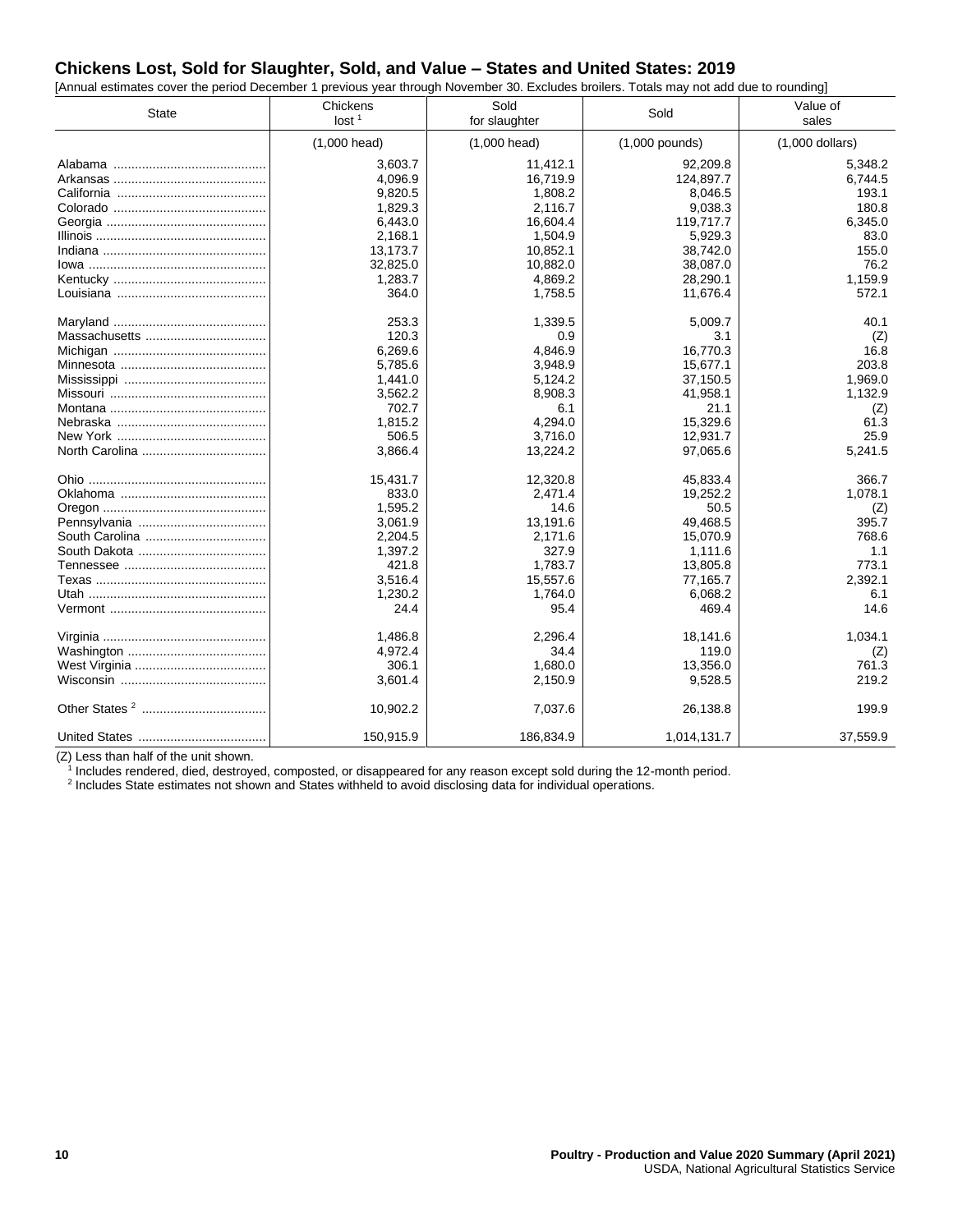## **Chickens Lost, Sold for Slaughter, Sold, and Value – States and United States: 2020**

[Annual estimates cover the period December 1 previous year through November 30. Excludes broilers. Totals may not add due to rounding]

| <b>State</b> | Chickens<br>lost <sup>1</sup> | Sold<br>for slaughter  | Sold             | Value of<br>sales |
|--------------|-------------------------------|------------------------|------------------|-------------------|
|              | $(1,000$ head)                | $(1,000 \text{ head})$ | $(1,000$ pounds) | $(1,000$ dollars) |
|              | 4,444.1                       | 12,212.8               | 98,679.4         | 2,664.3           |
|              | 3.719.9                       | 16,451.2               | 122,232.4        | 3,055.8           |
|              | 8,811.8                       | 2,191.2                | 8,458.0          | 50.7              |
|              | 2,340.1                       | 2,636.7                | 10,889.6         | 98.0              |
|              | 6,168.1                       | 18,784.8               | 133,184.2        | 3,329.6           |
|              | 2,427.3                       | 1,177.4                | 5,004.0          | 50.0              |
|              | 17,493.1                      | 10,184.2               | 36,663.1         | 110.0             |
|              | 32,692.8                      | 13,741.1               | 48,506.1         | 97.0              |
|              | 1,092.6                       | 5,083.4                | 30,703.7         | 614.1             |
|              | 358.2                         | 1,692.7                | 11,933.5         | 286.4             |
|              | 249.8                         | 844.3                  | 3,267.4          | 19.6              |
|              | 94.4                          | 10.2                   | 35.2             | (Z)               |
|              | 4,950.4                       | 3,395.9                | 11,749.8         | 11.7              |
|              | 3,184.8                       | 3,430.0                | 14,097.3         | 112.8             |
|              | 1,428.9                       | 5,044.3                | 37,630.5         | 940.8             |
|              | 3,973.3                       | 7,389.7                | 36,948.5         | 554.2             |
|              | 807.5                         | 8.4                    | 29.1             | (Z)               |
|              | 2,262.9                       | 5,210.9                | 19,801.4         | 79.2              |
|              | 528.5                         | 4,771.1                | 16,603.4         | 16.6              |
|              | 3,953.7                       | 15,055.3               | 108,548.7        | 2,713.7           |
|              | 19,022.9                      | 6,635.2                | 26,275.4         | 183.9             |
|              | 657.9                         | 2,724.4                | 19,969.9         | 519.2             |
|              | 1.666.6                       | 12.7                   | 43.9             | (Z)               |
|              | 4,697.7                       | 13,128.5               | 49,363.2         | 246.8             |
|              | 1,868.1                       | 1,958.2                | 14,197.0         | 369.1             |
|              | 2,070.3                       | 424.4                  | 1,468.4          | 1.5               |
|              | 515.4                         | 1,796.7                | 14,176.0         | 340.2             |
|              | 4,161.3                       | 14,165.2               | 73,942.3         | 1,257.0           |
|              | 2,168.4                       | 1,744.6                | 6,018.9          | 6.0               |
|              | 26.1                          | 142.4                  | 553.9            | 3.3               |
|              | 1,445.4                       | 2,160.6                | 17,047.1         | 460.3             |
|              | 4,574.1                       | 35.2                   | 121.8            | (Z)               |
|              | 364.7                         | 1,590.9                | 12,790.8         | 345.4             |
|              | 1,947.5                       | 2,770.3                | 11,773.8         | 106.0             |
|              | 10,251.6                      | 6,198.4                | 23,645.8         | 133.2             |
|              | 156,420.2                     | 184,803.3              | 1,026,353.5      | 18,776.5          |

(Z) Less than half of the unit shown.

1 Includes rendered, died, destroyed, composted, or disappeared for any reason except sold during the 12-month period.

<sup>2</sup> Includes State estimates not shown and States withheld to avoid disclosing data for individual operations.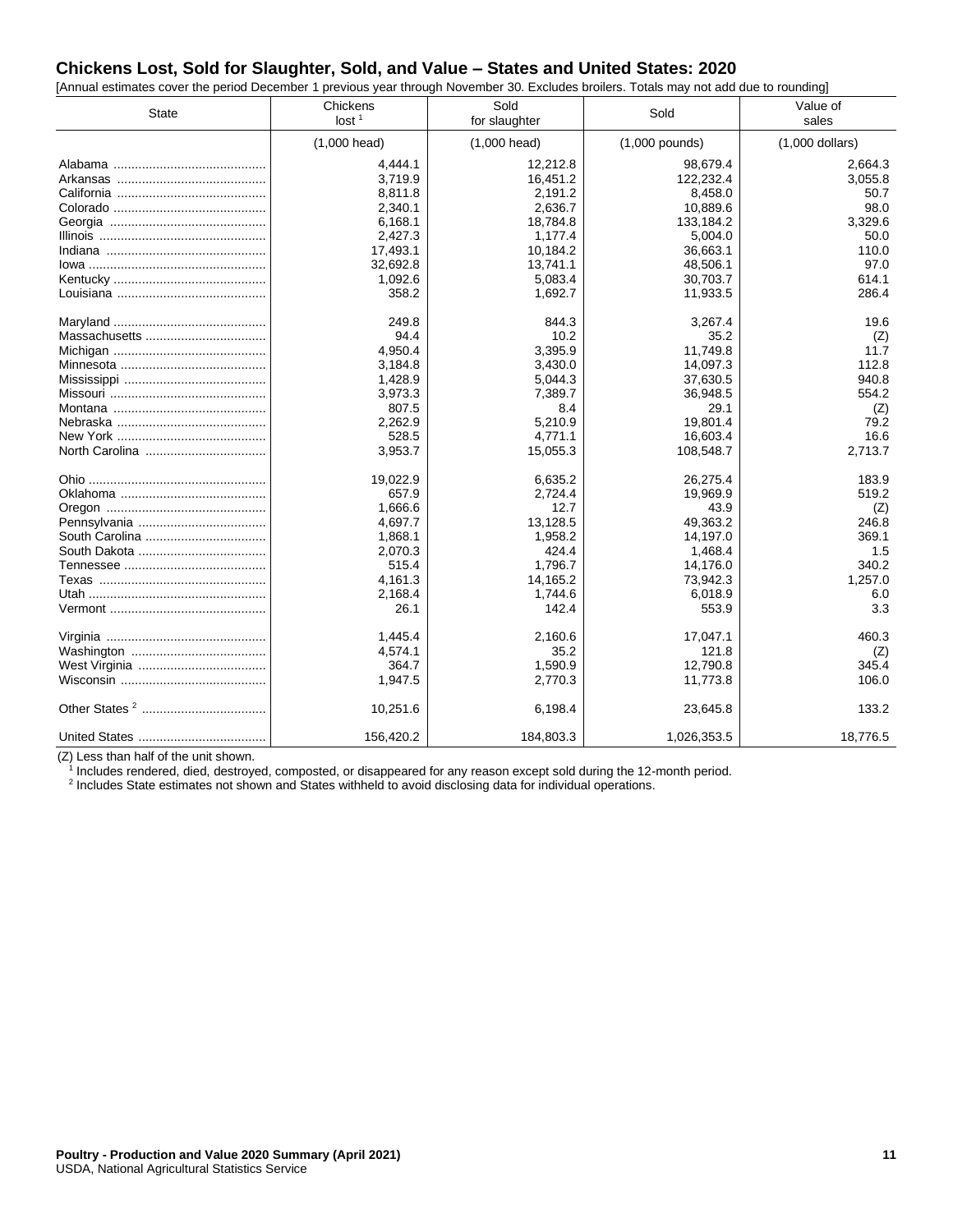## **All Eggs Production and Value – States and United States: 2019 and 2020**

[Annual estimates cover the period December 1 previous year through November 30. Includes hatching and market (table) eggs]

|                           | Egg production |                |                      | Value of production  |                   |                   |
|---------------------------|----------------|----------------|----------------------|----------------------|-------------------|-------------------|
| State                     | 2019           | 2020           | 2019                 | 2020                 | 2019              | 2020              |
|                           | (million eggs) | (million eggs) | $(1,000$ dozen eggs) | $(1,000$ dozen eggs) | $(1,000$ dollars) | $(1,000$ dollars) |
| Alabama                   | 2,275.4        | 2,435.3        | 189,616.8            | 202,941.4            | 387,984           | 447,257           |
| Arkansas                  | 3,573.7        | 3,816.3        | 297,808.1            | 318,025.0            | 499,162           | 567,680           |
| California                | 3,899.7        | 3,932.9        | 324,974.9            | 327,741.7            | 318,184           | 424,976           |
| Colorado                  | 1.494.4        | 1.604.4        | 124,533.1            | 133.700.0            | 65,455            | 84,833            |
| Georgia                   | 5.046.8        | 5,100.4        | 420,566.6            | 425,033.3            | 564,014           | 626,561           |
|                           | 1,911.7        | 1,893.0        | 159,308.4            | 157,749.9            | 88,725            | 108,442           |
| Indiana                   | 10,048.1       | 10,376.5       | 837,341.6            | 864,708.2            | 467,896           | 584,563           |
|                           | 17,083.8       | 15,385.0       | 1,423,649.8          | 1,282,083.5          | 778,055           | 872,367           |
| Kentucky                  | 1,477.6        | 1,579.6        | 123,133.3            | 131,632.9            | 122,464           | 145,659           |
| Louisiana                 | 524.8          | 517.8          | 43,733.4             | 43,150.1             | 55,217            | 60,111            |
|                           |                |                |                      |                      |                   |                   |
| Maryland                  | 792.6          | 795.7          | 66.050.2             | 66.308.3             | 33.306            | 40.478            |
| Massachusetts             | 47.3           | 42.0           | 3,941.4              | 3,499.8              | 1,746             | 1,934             |
| Michigan                  | 4.516.6        | 4,331.0        | 376,383.2            | 360,916.4            | 196,213           | 230,751           |
| Minnesota                 | 3,255.7        | 2,558.5        | 271,308.4            | 213,208.8            | 154,930           | 151,274           |
| Mississippi               | 1,407.8        | 1,391.7        | 117,316.7            | 115,975.0            | 212,832           | 223,301           |
| Missouri                  | 3,722.3        | 3,804.8        | 310,191.4            | 317,067.0            | 204,174           | 246,700           |
| Montana                   | 330.8          | 357.1          | 27,566.9             | 29,757.7             | 26,277            | 38,073            |
| Nebraska                  | 2.660.8        | 2,434.5        | 221,733.3            | 202,874.7            | 130,434           | 153,307           |
| New York                  | 1,674.3        | 1,751.1        | 139,525.0            | 145,924.9            | 69,648            | 88,098            |
| North Carolina            | 3.791.3        | 4,075.2        | 315,941.5            | 339,600.0            | 443,693           | 504,777           |
|                           |                |                |                      |                      |                   |                   |
|                           | 10.705.4       | 10,146.7       | 892.116.5            | 845,558.4            | 480,542           | 563.795           |
| Oklahoma                  | 705.5          | 631.1          | 58,792.0             | 52,591.7             | 81,125            | 83,396            |
| Oregon                    | 703.1          | 683.5          | 58,591.5             | 56,958.4             | 56,226            | 72,999            |
| Pennsylvania              | 8,901.1        | 9,247.9        | 741,758.1            | 770,658.0            | 407,695           | 498,067           |
| South Carolina            | 1.063.5        | 999.9          | 88,624.9             | 83,325.0             | 83,830            | 92,559            |
| South Dakota              | 854.0          | 830.5          | 71,166.7             | 69,208.4             | 36,160            | 44,071            |
| Tennessee                 | 344.6          | 348.2          | 28,716.5             | 29,016.6             | 59,194            | 64,413            |
| Texas                     | 6,057.9        | 6,254.3        | 504,825.2            | 521,191.2            | 370,840           | 454,660           |
|                           | 1,449.7        | 1,446.5        | 120,808.3            | 120,541.5            | 115,415           | 153,633           |
| Vermont                   | 58.3           | 60.6           | 4,857.9              | 5,050.3              | 3,119             | 3,279             |
|                           |                |                |                      |                      |                   |                   |
| Virginia                  | 741.2          | 716.3          | 61,766.5             | 59,691.6             | 86,369            | 94,379            |
| Washington                | 2.079.1        | 2,062.6        | 173,258.2            | 171,883.2            | 165,929           | 220,203           |
| West Virginia             | 306.2          | 290.3          | 25,516.7             | 24,191.6             | 55,512            | 56,688            |
| Wisconsin                 | 2,163.1        | 2,274.9        | 180,257.8            | 189,574.8            | 104,750           | 132,154           |
|                           |                |                |                      |                      |                   |                   |
| Other States <sup>1</sup> | 7,537.9        | 7,397.2        | 628,158.7            | 616,434.6            | 407,571           | 520,143           |
| United States             | 113,206.1      | 111,573.3      | 9,433,839.5          | 9,297,773.9          | 7,334,686         | 8,655,581         |

<sup>1</sup> Includes State estimates not shown and States withheld to avoid disclosing data for individual operations.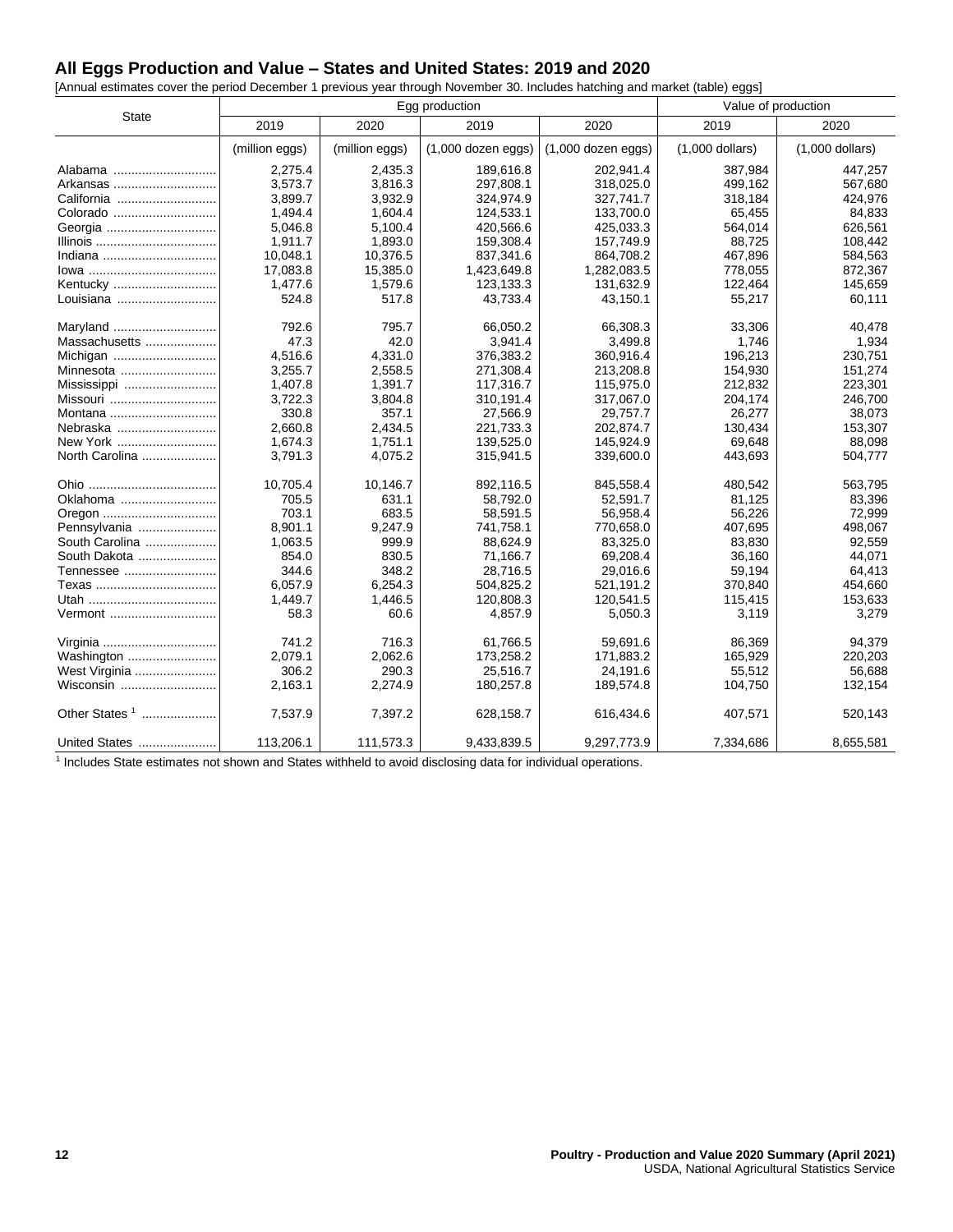## **Statistical Methodology**

**Survey Procedures:** These estimates were based on inventory, disposition, production, and price estimates as published in various NASS poultry and agricultural prices reports, as well as information on imports, exports, and slaughter obtained from other sources. Individual NASS Regional Field Offices (RFOs) maintain a list of all known poultry operations and use known sources to update their lists. Data are collected from broiler hatcheries which hatch over one million chicks annually and from turkey grow-out operations raising 1,000 or more turkeys annually. Also, data are collected from layer and egg contractors and independent producers who have at least 30,000 table egg layers, flocks of hatchery supply layers, or pullet only operations with at least 500 pullets. In every situation, operations are contacted as close to the reference date as possible and given adequate time to respond via mail, fax, or electronic data reporting (EDR). Those that do not respond are contacted by phone. Care is exercised to ensure that all operations of interest are accounted for in the estimates.

**Estimation Procedures:** Sound statistical methodology is employed to derive the estimates from reported data. All data are analyzed for unusual values. Data from each operation are compared to their own past operating profile and to trends from similar operations. Data for missing operations are estimated based on similar operations or historical data. RFOs prepare these estimates by using a combination of survey indications and historic trends. Individual State estimates are reviewed by the Agricultural Statistics Board for reasonableness.

**Revision Policy:** Revisions to previous estimates are made to improve estimates and are generally the result of late or corrected data. For all species, previous year estimates are subject to revision when the current year estimates are made. Five years of estimates are also reviewed after the Census of Agriculture data are available. Estimates are considered final after Census review and no revisions are made after the final estimates are published.

**Reliability:** All estimates in this report have no sampling error since they are based on a census of all known contractors and independent producers who have at least 30,000 table egg layers, flocks of hatchery supply layers, pullet only operations with at least 500 pullets; broiler hatcheries which hatch over one million chicks annually; and turkey grow-out operations raising 1,000 or more turkeys annually. Estimates are subject to errors such as omission, duplication, and mistakes in reporting, recording, and processing the data. While these errors cannot be measured directly, they are minimized through strict quality controls in the data collection process and a careful review of all reported data for consistency and reasonableness.

## **Information Contacts**

Listed below are the commodity specialists in the Livestock Branch of the National Agricultural Statistics Service to contact for additional information. E-mail inquiries may be sent to nass@usda.gov